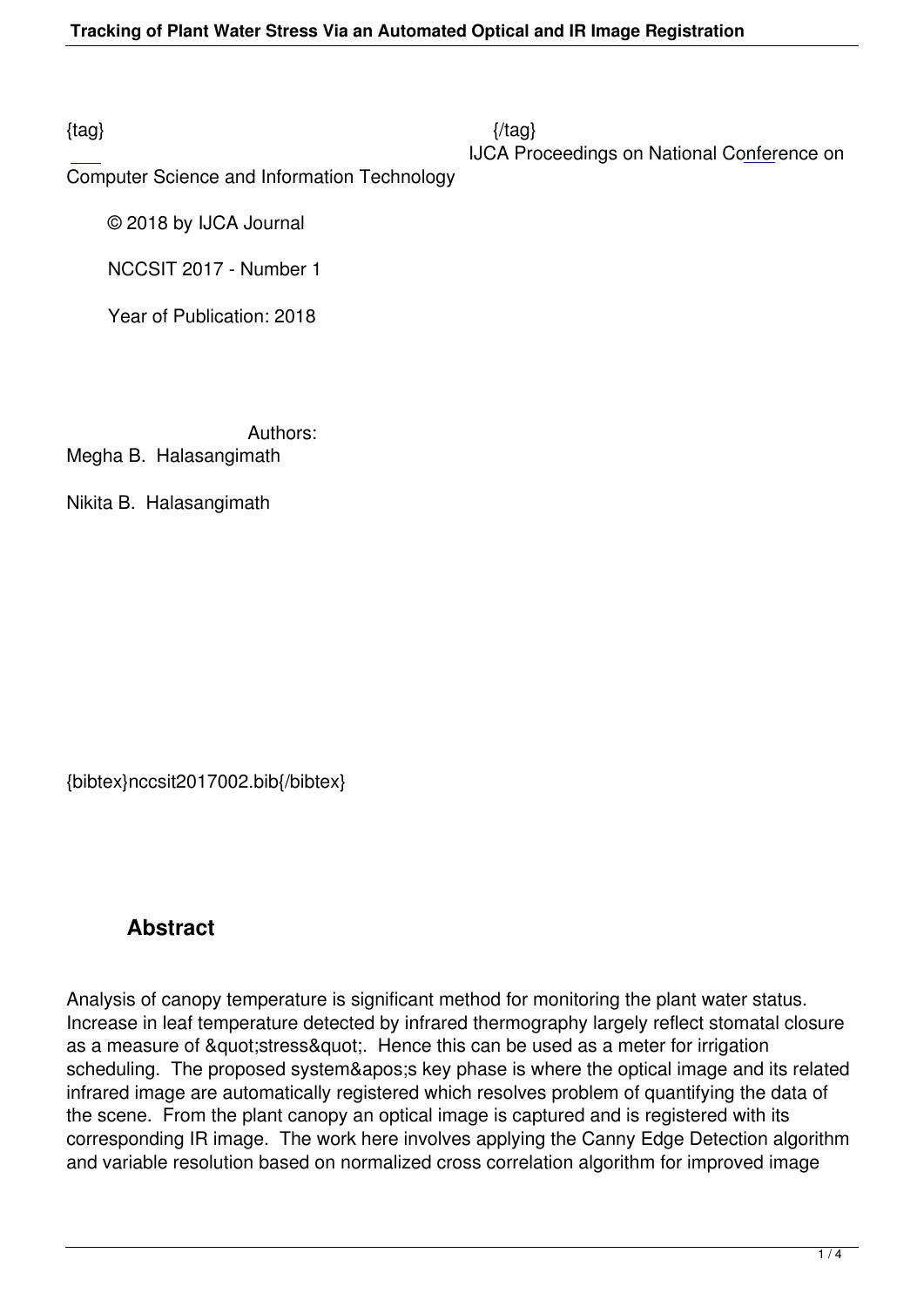registration process while maintaining biological significance. The outcomes of the study exhibit the efficiency and reliability of the proposed system with a substantial reduction of computational complexity.

## **Refer**

## **ences**

 - Jones, H. G. (1999a). Use of thermography for quantitative studies of spatial and temporal variation of stomatal conductance over leaf surfaces. Journal of Plant, Cell and Environment, Vol. 22, No. 9, (September 1999)

 - Jones, H. G. (1999b). Use of infrared thermometry for estimation of stomatal conductance as a possible aid to irrigation scheduling. Journal of Agricultural and Forest Meteorology, Vol. 95, No. 3, (June 1999), pp. 139-149, ISSN 14619563.

Jones, H. G., Leinonen, I. (2003). Thermal imaging for the study of plant water relations. Journal of Agricultural Meteorology, Vol. 59, No. 3, (September 2003), pp. 205–217, ISSN 0021-8588.

Guilioni, L.; Jones, H. G.; Leinonen, I.; Lhomme, J. P. (2008). On the relationships between stomatal resistance and leaf temperatures in thermography. Journal of Agricultural and Forest Meteorology, Vol. 148, No. 11, (October 2008), pp. 1908 – 1912, ISSN 1461-9563.

Grant, O.; Tronina1, L.; Jones, H. G.; Chaves, M. M. (2007). Exploring thermal imaging variables for the detection of stress responses in grapevine under different irrigation regimes. Journal of Experimental Botany, Vol. 58, No. 4, (March 2007),

Wheaton, A. D., Cooley, N., Dunn, G., Goodwin, I., Needs, S. (2007). Evaluation of infrared thermography to determine the crop water status of Cabernet Sauvignon grapevines. Proceedings of the 13th Australian Wine Industry Technical Conference, Adelaide, 28 July – 2 August, 2007.

Wang, X. Z.; Yang, W. P.; Wheaton A. D.; Cooley, N.; Moran, B. (2010a). Automated canopy temperature estimation via infrared thermography: A first step towards automated plant water stress monitoring. Journal of Computers and Electronics in Agriculture, Vol. 73, No. 1, (July 2010), pp. 74-83, ISSN 0168-1699.

Wang, X. Z.; Yang, W. P.; Wheaton A. D.; Cooley, N.; Moran, B. (2010b). Efficient Registration of Optical and IR images for Automatic Plant Water Stress Assessment. Journal of Computers and Electronics in Agriculture, Vol. 74, No. 2, (November 2010), pp. 230-237, ISSN 0168-1699.

 - Tsai, D. M. ; Lin, C. T. (2003). Fast normalized cross correlation for defect detection. Journal of Pattern Recognition Letters, Vol. 24, No. 15, (November 2003), pp. 2625–2631, ISSN 0167-8655.

Roche, A.; Malandain, G.; etc. (1998). The correlation ratio as a new similarity measure for multimodal image registration. Medical Image Computing and Computer Assisted Intervention - MICCAI'98, Vol. 1496, pp1115-1124, Boston, USA, October, 1998.

Klein S.; Staring, M.; Pluim, J. P. W. (2007). Evaluation of Optimization Methods for Nonrigid Medical Image Registration Using Mutual Information and B-Splines. IEEE Transactions on Image Processing, Vol. 16, No. 12, (December 2007), pp. 2879-2890, ISSN 1057-7149.